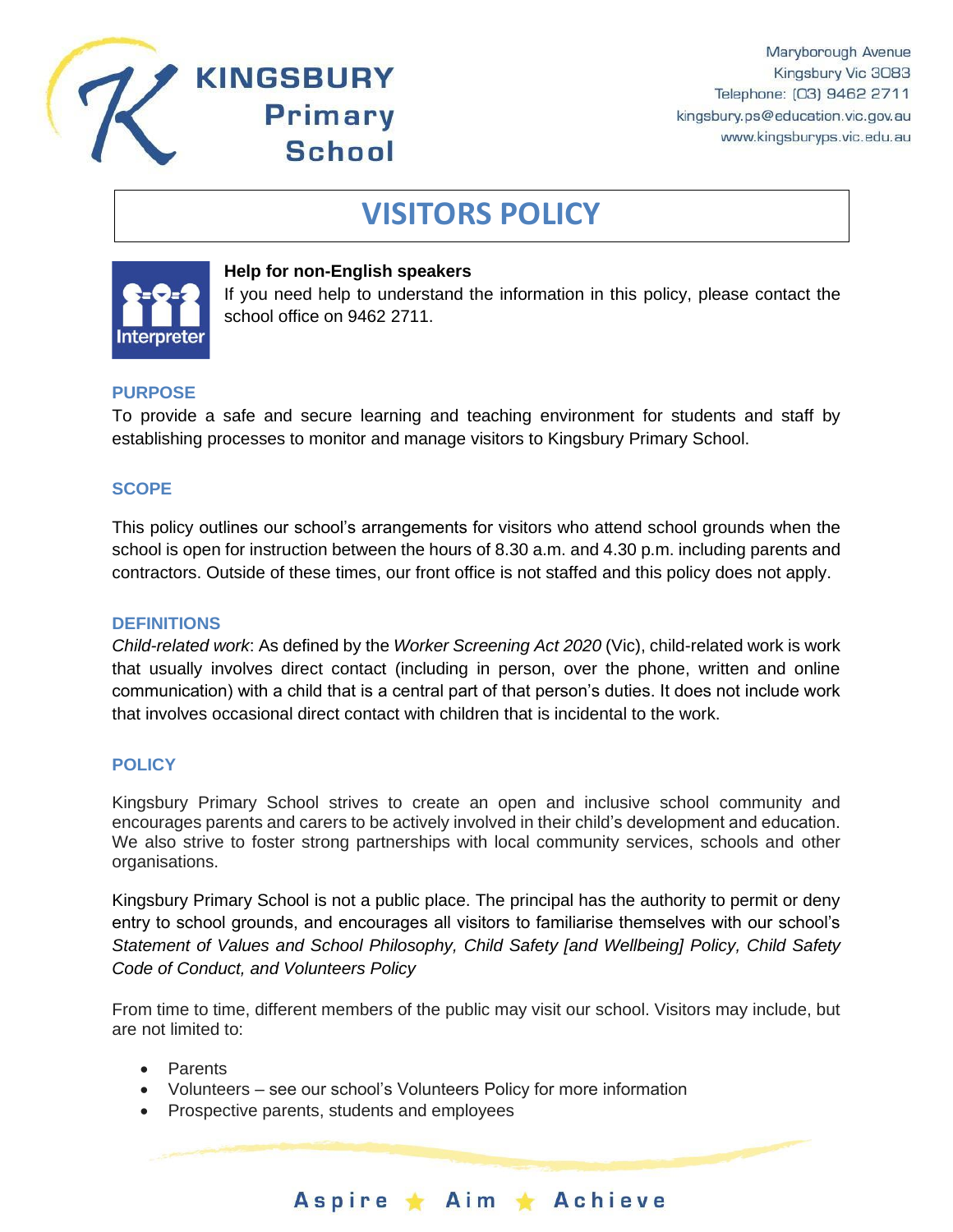

- Invited speakers, sessional instructors and others addressing learning and development
- Public officials (e.g., Members of Parliament, local councillors)
- Persons conducting business e.g.: uniform suppliers, booksellers, official school photographers, commercial salespeople
- Tradespeople
- Children's services agencies
- Department of Families, Fairness and Housing workers
- Victoria Police
- Persons authorised to enter school premises (e.g., Work safe inspectors, health officers etc)
- Other Department of Education and Training staff (including allied health staff) or contractors
- NDIS therapists or other allied health or health practitioners

# **Sign in procedure**

All visitors to Kingsbury Primary School are required to report to the school office on arrival (see exceptions below in relation to parents/carers). Visitors must:

- Record their name, signature, date and time of visit and purpose of visit in [include details, i.e., visitors book, computer system, etc]
- Provide proof of identification to office staff upon request
- Produce evidence of their valid Working with Children Clearance where required by this policy
- Wear a visitor's lanyard at all times
- Follow instruction from school staff and abide by all relevant school policies relating to appropriate conduct on school grounds including [insert relevant policies e.g.: Child Safety Code of Conduct, Respect for School Staff, Statement of Values and School Philosophy etc] as well as Department policies such as the [Sexual Harassment Policy](https://www2.education.vic.gov.au/pal/sexual-harassment/overview) and Workplace [Bullying Policy](https://www2.education.vic.gov.au/pal/workplace-bullying/policy)
- Return to the office upon departure, sign out and return visitor's

Kingsbury Primary School will ensure that our school's Child Safety Code of Conduct is available and visible to visitors when they sign in.

# **COVID-19 vaccination information**

Our school follows Department of Education and Training policy with respect to the requirements relating to attendance on school sites and COVID-19 vaccinations. For further information, refer to:

• COVID-19 Vaccinations – [Visitors and Volunteers on School Sites](https://www2.education.vic.gov.au/pal/covid-19-vaccinations-visitors-volunteers/policy)

# **Working with Children Clearance and other suitability checks**

All visitors who are engaged in **child-related work** (see definition above) must have a valid WWC Clearance. Additional suitability checks may also be required such as reference, proof of identity, qualification and work history involving children checks

Aspire ★ Aim ★ Achieve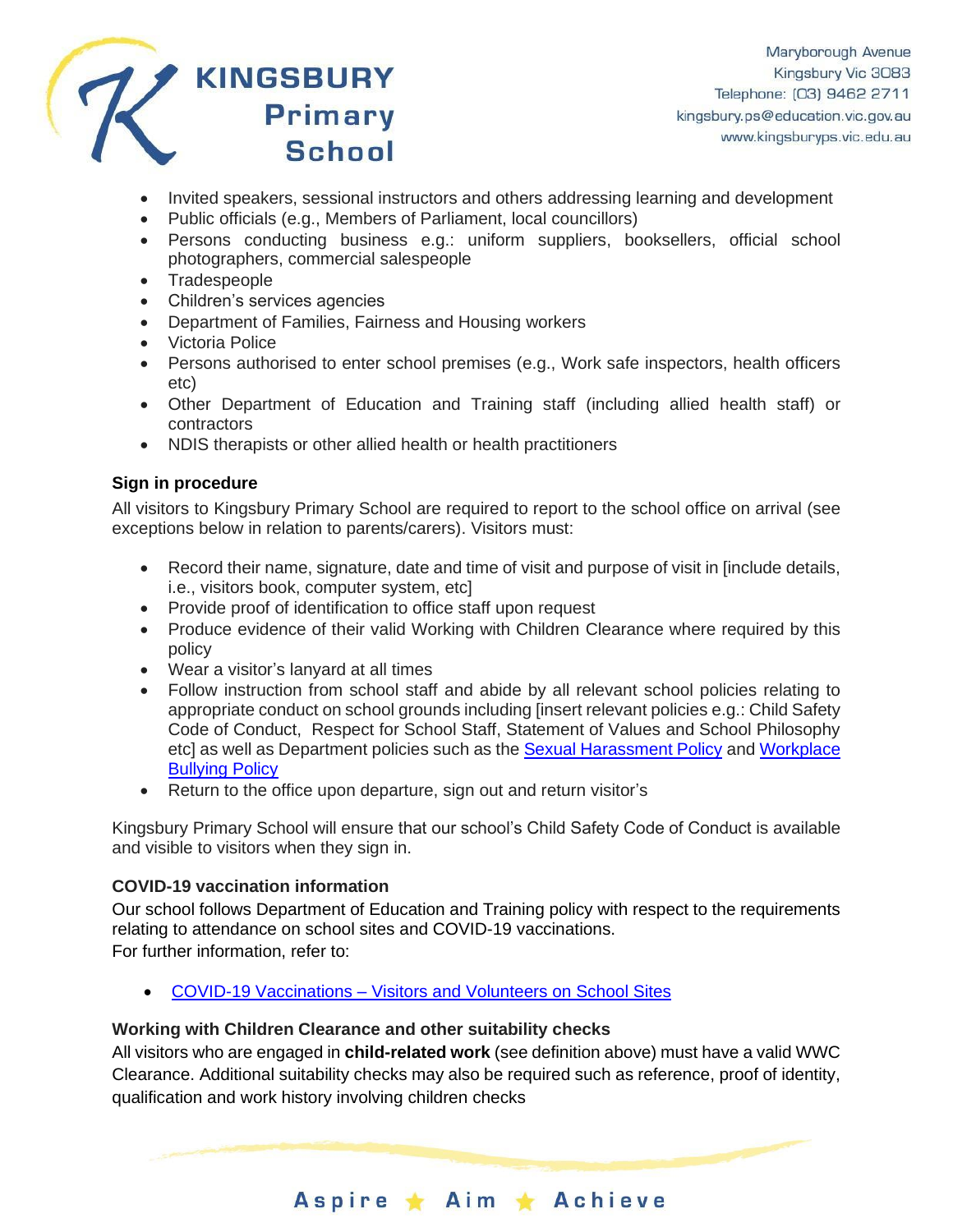

In some circumstances, visitors to Kingsbury Primary School who are **not** engaged in child-related work will also be required to produce a valid WWC Clearance depending on the particular circumstances of their visit. For example, Kingsbury Primary School will require a valid WWC Clearance for:

- **visitors who will be working regularly with children** during the time they are visiting, even though direct contact with children is not a central part of their normal duties
- **visitors (e.g., contractors)**, who will regularly be performing unsupervised work at the school during school hours or any other time where children are present. Further background checks, including references, may also be requested at the discretion of the principal.

Visitors who will be working in areas away from students (e.g., a visiting auditor who will be located in the front office with administration staff) or who will be supervised and accompanied by a staff member during their visit (e.g., a Member of Parliament, a journalist, a prospective parent on a school tour) will not be required to have a WWC Clearance.

Sworn Victoria Police officers or sworn Australian Federal Police officers are exempt from requiring a WWC Check but may be asked to verify that they are sworn officers by providing proof of identification.

## **Invited speakers and presenters**

On occasion, Kingsbury Primary School may invite external speakers or providers to deliver incursions, presentations, workshops and special programs for our students. Consistent with Department of Education and Training requirements, Kingsbury Primary School will:

- ensure that the content of presentations and programs by external providers contributes to the educational development of our students and is consistent with curriculum objectives
- ensure that any proposed visit, programs or content delivered by visitors complies with the requirement that education in Victorian government schools is secular and is consistent with the values of public education, Department policies and the *Education and Training Reform Act 2006* (Vic). In particular, programs delivered by visitors are to be delivered in a manner that supports and promotes the principles and practice of Australian democracy including a commitment to:
	- o elected government
	- $\circ$  the rule of law
	- o equal rights for all before the law
	- o freedom of religion, speech and association
	- o the values of openness and tolerance
	- $\circ$  respect for the range of views held by students and their families.

Aspire ★ Aim ★ Achieve